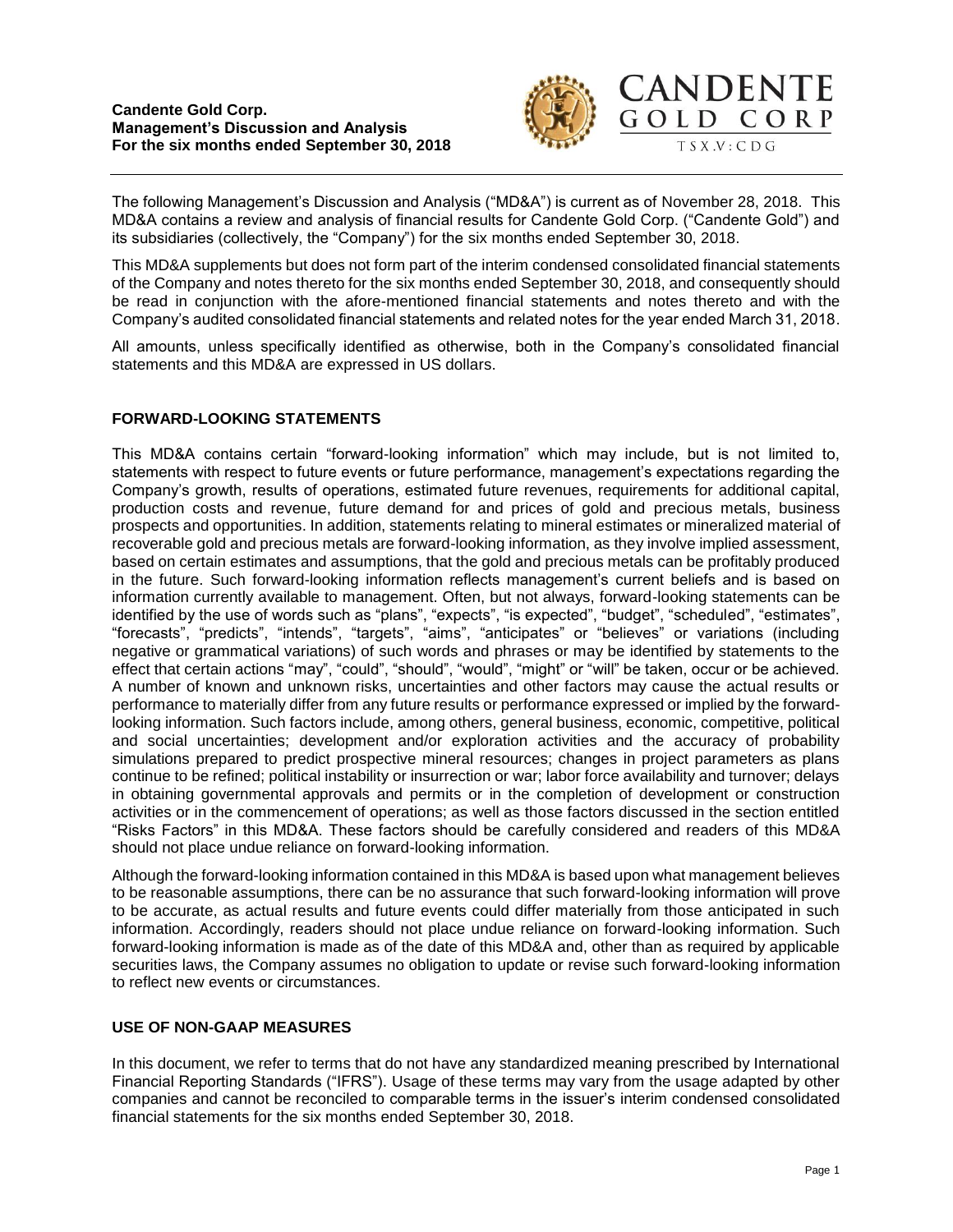

In this document and in the Company's consolidated financial statements, unless otherwise noted, all financial data is prepared in accordance with IFRS.

## **BUSINESS OVERVIEW**

The Company is principally engaged in the exploration and development of mineral properties in Mexico and Peru. The Company is in the exploration stage as its properties have not yet reached commercial production and none of its properties is beyond the preliminary exploration stage. All work presently planned by the Company is directed at defining mineralization and increasing understanding of the characteristics of, and economics of, that mineralization.

The Company's principal asset is the El Oro gold-silver property located in the states of Mexico and Michoacan, Mexico (the "El Oro Property" or the "Property"). As of the date of this MD&A, the Company holds a 100% interest in the El Oro Property.

### **Matters in prior periods related to the ongoing development of the various projects have been disclosed in previous MD&A's filed on SEDAR.**

### **Mexico**

## *El Oro Property*

The Company's principal asset is the El Oro gold-silver property located in the states of Mexico and Michoacan, Mexico ("El Oro Property"). As of the date of this MD&A, the Company now holds a 100% interest in the El Oro Property, having purchased in January 2017 the remaining 30% from a wholly-owned subsidiary of Goldcorp Inc. Management has been reviewing all previous exploration results on the project and re-focusing targets for future exploration. One key area is the border zone of the historical Esperanza and Mexico Mines where several high-grade gold-silver intersections in several veins and structures were intersected by previous drilling by the Company. Since this area was drilled, a structural study identified northeasterly controls to high grades, which fits the nature of this mineralized zone. Future drilling will target this border area as well as 31 other recently identified exploration targets. In addition to the El Oro Property, the Company has the right to process tailings left from pre-1930s milling of ores from the Mexico mine on the San Rafael vein in the El Oro District ("Tailings Project"). The Company has been evaluating the potential for the historic tailings to generate near-term cash flow. The Mexico Mine Tailings have had extensive historic and recent assessments including drill testing and metallurgical test work. In addition to the Mexico Mine Tailings, the Company has a right of first refusal to also process three other tailings deposits. All four tailings deposits lie within the town of El Oro and are adjacent to existing road access, power and water services.

Studies by the Company have determined that the Mexico Mine Tailings contain an Inferred Resource\* of 1,267,400 tonnes grading 2.94 Au g/t, 75.12 Ag g/t containing 119,900 ounces of gold and 3,061,200 ounces of silver.

In September 2017, the Company entered into a revised agreement with the Municipality of El Oro ("Municipality") for the access and processing rights to the tailings deposits. The agreement now provides the Company with the right to recover all available gold and silver from the tailings deposit and pay to the Municipality an 8% Net Profits Interest ("NPI"). The Company is also entitled to retain the first \$1,500,000 of the 8% NPI payable to the Municipality.

On March 8, 2016, the Company entered into an agreement with Sun River Gold Crop. ("SRG") to grant SRG the right and option to earn a 51% interest in the Company's tailings project in El Oro Mexico. On November 9, 2018, the 2016 Agreement was superseded by a new Letter of Intent ("LOI")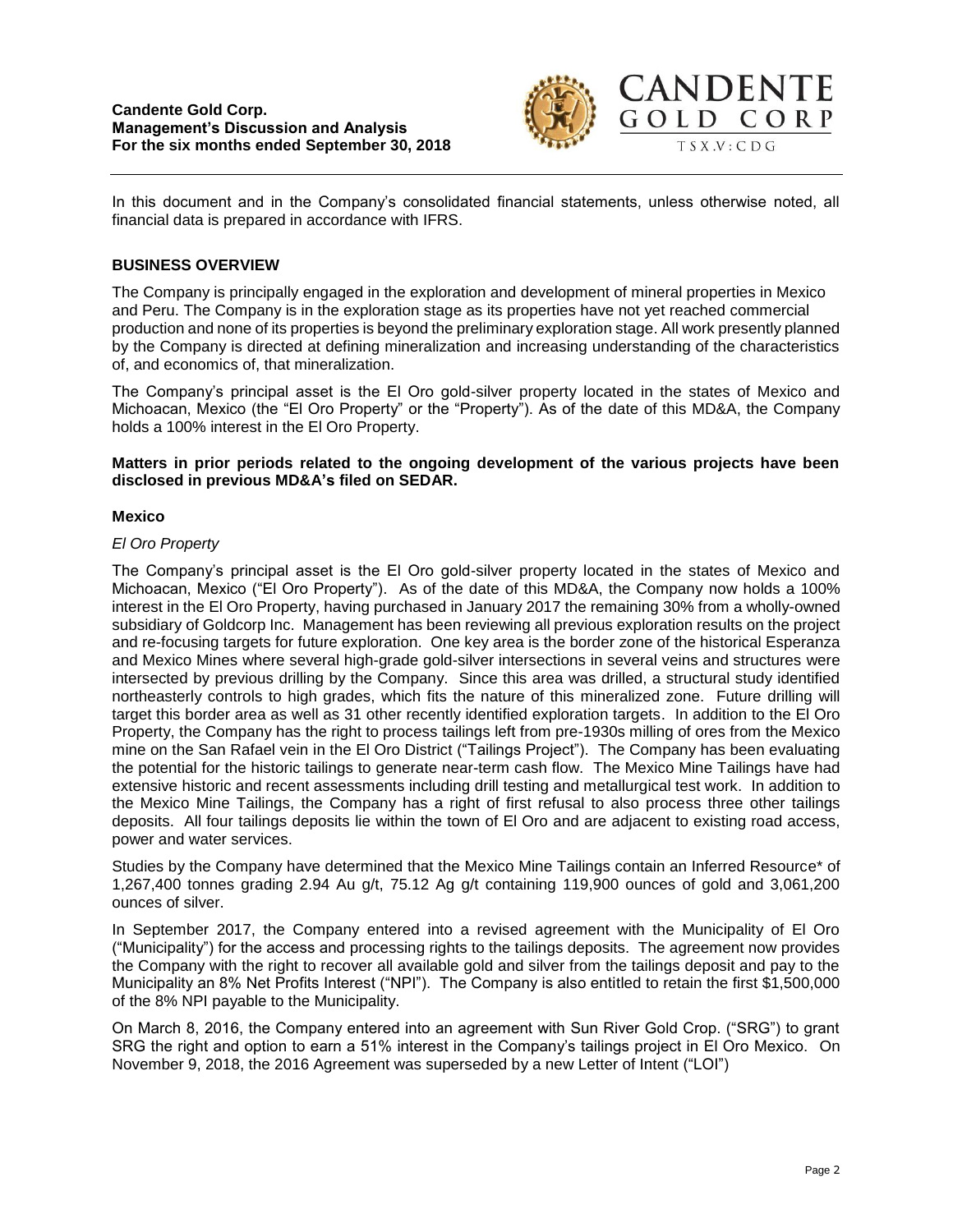

granting SRG the right and option to further test and, if proven economic, develop and operate the Company's tailings project in El Oro Mexico (the "Tailings Project"), through an indirect ownership of Candente Gold´s Mexican subsidiary, CCM EL Oro Jales, S.A. de C.V. ("CCM El Oro Jales"), according to the agreement CCM EL Oro Jales executed with the Municipality of El Oro.

The LOI was superseded by a Definitive Agreement signed in November 2018. In order to exercise the option, Sun River shall make staged payments, over 15 months, totaling US\$300,000 commencing upon signing of the LOI (US\$170,000 being committed and paid to date), bring the mine tailings properties into commercial production within 36 months of the effective date of the option agreement, and grant to the Company a 10% of net profits ("NPI") Life of Mine royalty (the "Candente Royalty") on production from the properties. The Definitive Agreement also allows SRG to reduce the NPI payable to the Company to 5% by paying an additional U\$200,000 in payments of \$50,000 each at the end of each quarter starting 18 months from the date of the LOI. This is a change from the LOI which only considered payments totaling \$500,000 and an NPI of 5% to the Company. Upon making the totality of the staged payments and if commercial production has been achieved on time, Sun River will indirectly acquire a 100% interest in CCM El Oro Jales.

Sun River will also be responsible for the obligation to pay an additional 8% NPI to the Municipality of El Oro (the "El Oro Royalty"). Candente Gold (through its Mexican subsidiary CCM El Oro Jales) has the right to recover all available gold and silver from the Mexico mines tailings deposit and pay to the Municipality of El Oro an 8% Nets Profits Interest royalty, after retaining the first US\$1.5M from the El Oro Royalty. Sun River must direct the first US\$1.5M from the El Oro Royalty to the Company. Therefore, upon commercial production, the Company will start receiving a 5% NPI royalty and the first US\$1,500,000 of the El Oro Royalty.

Sun River Gold is a private mining company registered in Nevada and owned and operated by experienced gold mining investors, mineral economists, metallurgists, metallurgical engineers and business development entrepreneurs. The Board of Sun River Gold currently comprises four owners/directors most of whom have fifteen or more years working in Mexico exploring, permitting and operating mines.

\*Note: Mineral Resources are not Mineral Reserves and do not have demonstrated economic viability. All figures have been rounded to reflect the accuracy of the estimate. For more information, see "National Instrument 43-101 Technical Report on the Inferred Mineral Resource Estimate of the Mexico Mine Tailings" prepared by Nadia Caira, P.Geo. and Allan Reeves, P.Geo., dated August 25, 2014 with an effective date of July 8, 2014 (the "Technical Report") available at www.sedar.com.

For the year ended March 31, 2017, bi-annual land holding payments were made by Goldcorp. When the Company acquired the remaining 30% of the El Oro property in January 2017, these payments became the responsibility of the Company, and, as at September 30, 2018, \$381,933 (March 31, 2018 - \$284,979) has been accrued as a liability to the Mexican government for land holding costs.

# **Peru**

As at September 30, 2018, the Company has maintained in good standing portions of the Tres Marias and Las Brujas properties. These properties are early-stage gold and gold-silver exploration projects in Peru.

# **QUARTERLY HIGHLIGHTS**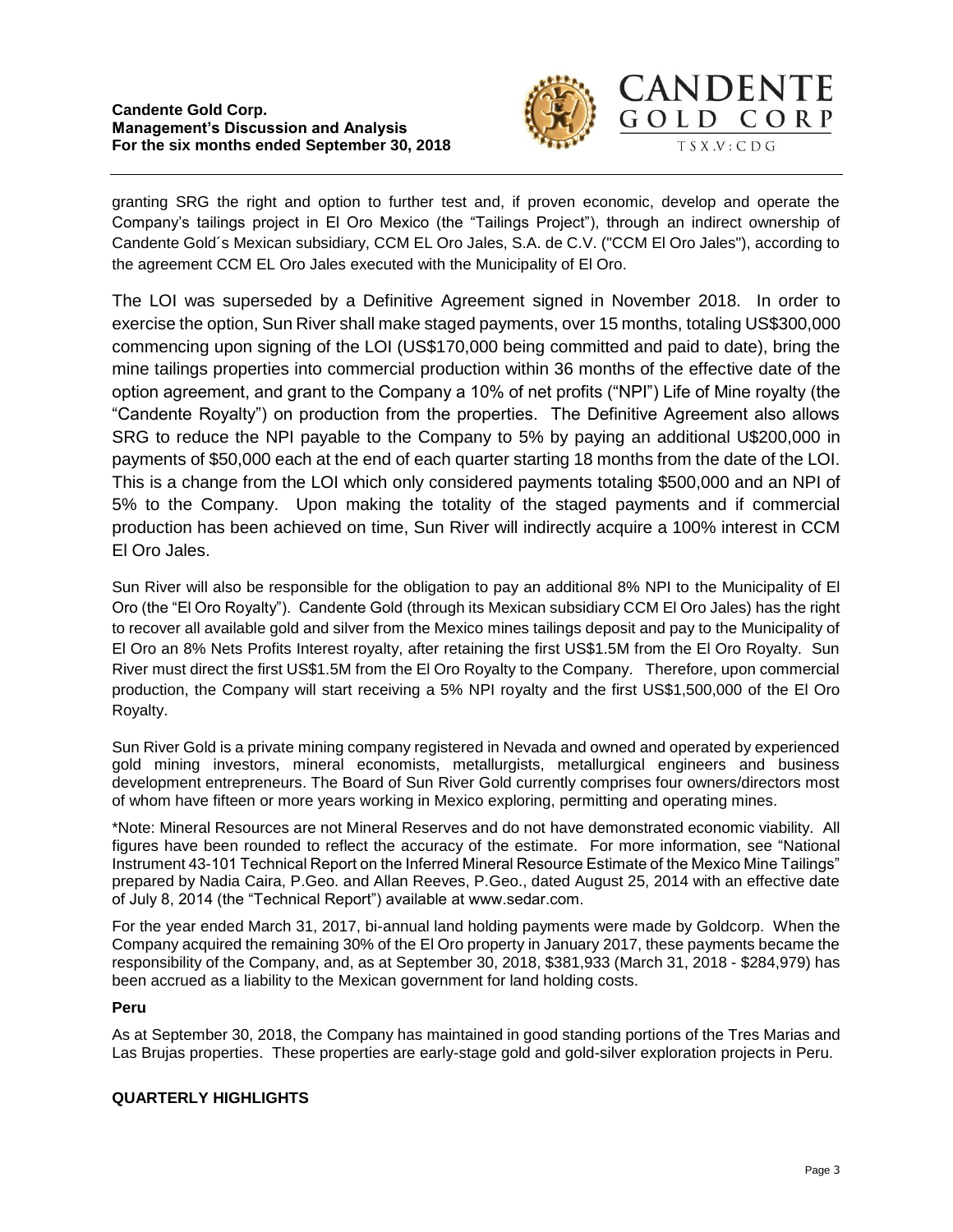

### *Financial Condition*

The Company ended the period with cash of \$15,373, a decrease of \$20,875 from March 31, 2018.

#### *Financial Performance*

Net loss for the quarter ended September 30, 2018, was \$105,446 compared to \$23,656 for the quarter ended September 30, 2017, representing an increase of \$81,790. Net loss for the six months ended September 30, 2018 was \$197,119 compared to \$73,577 for the six months ended September 30, 2017, representing an increase of \$123,542.

General and administrative expenses for the three months ended September 30, 2018 were \$55,563 compared to \$22,036 for the same quarter in the prior year, representing an increase of \$33,527. General and administrative expenses for the six months ended September 30, 2018 were \$92,643 compared to \$68,659 for the same period in the prior year, representing an increase of \$23,984.

Material variances in general and administrative expenses are as follows:

Audit and tax advisory fees are up by \$11,165 for the quarter ended September 30, 2018 and by \$7,544 for the six months ended September 30, 2018. Audit fees were lower in the prior year periods due to an adjustment made in the prior year to reduce the audit accrual to the amount required.

Legal fees are down by \$6,347 for the six months ended September 30, 2018 due to a recovery of legal fees from Sun River in the current period.

Management fees, office salaries and benefits are up by \$3,106 for the quarter ended September 30, 2018 and by \$6,572 for the six months ended September 30, 2018 due to fees paid to the former CFO in the current periods.

Share-based payments were \$10,483 and \$19,104 for the three and six months ended September 30, 2018, respectively. The expenses are related to the issue of 1,600,000 options in the period ended September 30, 2018. No options were issued in the prior year period.

Exploration expenses for the three months ended September 30, 2018 were \$48,657 compared to \$1,455 in the prior year quarter, an increase of \$47,202, and \$99,732 for the six months ended September 30, 2018 compared to 7,948 for the six months ended September 30, 2017, an increase of \$91,784. The increases are related to the accrual of mining fees in the current year periods.

### *Cash Flows*

Net cash used in operating activities for the six months ended September 30, 2018 was \$81,908 compared to \$97,060 for the six months ended September 30, 2017. Net cash provided by investing activities for the period ended September 30, 2018, was \$61,033 compared to a cash outflow of \$4,147 for the prior year period due to the receipt of \$60,000 in option payments from Sun River in the current period.

### *Liquidity and Capital Resources*

Working capital is negative \$1,404,611 which includes \$768,051 in amounts due to related parties, primarily consisting of a liability to Candente Copper Corp., a company with shared administrative expenses, common directors and management.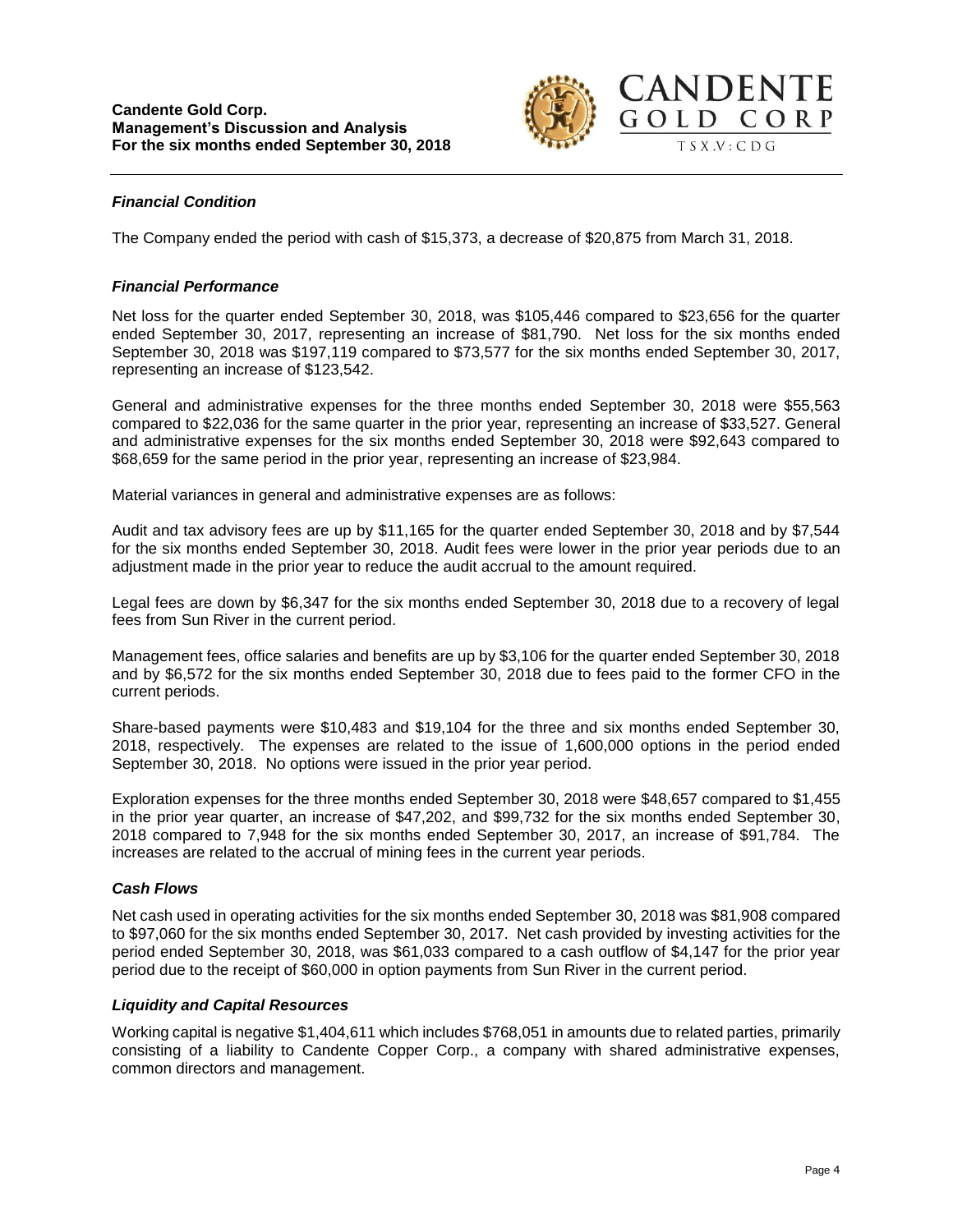#### **Candente Gold Corp. Management's Discussion and Analysis For the six months ended September 30, 2018**



The Company anticipates that during the next twelve months, a substantial portion of available capital resources will be used to pay trade payables and accrued liabilities and commitments related to ongoing exploration activities in Mexico and Peru.

The Company does not generate cash flows from operations and accordingly, the Company will need to raise additional funds by entering into a joint venture agreement or through the issuance of securities or resource-secured debt. Although, the Company has been successful in raising funds in the past there can be no assurance that the Company will be able to raise sufficient funds in the future, in which case the Company may be unable to meet obligations in the normal course of business. These factors may cast significant doubt regarding the Company's ability to continue as a going concern. Should the Company be unable to discharge liabilities in the normal course of business, the net realizable value of the Company's assets may be materially less than amounts on the statement of financial position.

## **COMMITMENTS AND CONTINGENCIES**

Company has no material or significant commitments or contingencies.

# **RELATED PARTY TRANSACTIONS**

Related parties consist of companies owned by executive officers and directors. The following is a list of the related parties that the Company enters into trading transactions with:

- Ridley Rocks Inc. Management and exploration fees
- SW Project Management Project management and exploration fees
- Michael Thicke Geological Consulting Inc. Exploration fees
- Candente Copper Corp. shared administrative expenses with a Company related by directors and management in common

The Company incurred the following fees and expenses in the normal course of operations for key management personnel for the six months ended September 30, 2018 and 2017. Expenses have been measured at the exchange amount that is determined on a cost recovery basis.

|                                              |   | Six months ended September 30, |  |        |
|----------------------------------------------|---|--------------------------------|--|--------|
|                                              |   | 2018                           |  | 2017   |
| Salaries and management and exploration fees |   | 25.791                         |  | 18.473 |
| Share-based payments                         |   | 14.925                         |  |        |
|                                              | S | 40.716                         |  | 18.473 |

Share-based payments are the fair value of options expensed to directors and key management personnel during the six months ended September 30, 2018 and 2017.

### **Balance owing**

Amounts due to related parties are unsecured, non-interest bearing and due on demand. Accounts payable at September 30, 2018 includes \$184,366 (March 31, 2018 - \$183,724) owing to directors and officers and \$583,685 (March 31, 2018 - \$583,167) owing to Candente Copper Corp., a shareholder of the Company.

### **DISCLOSURES**